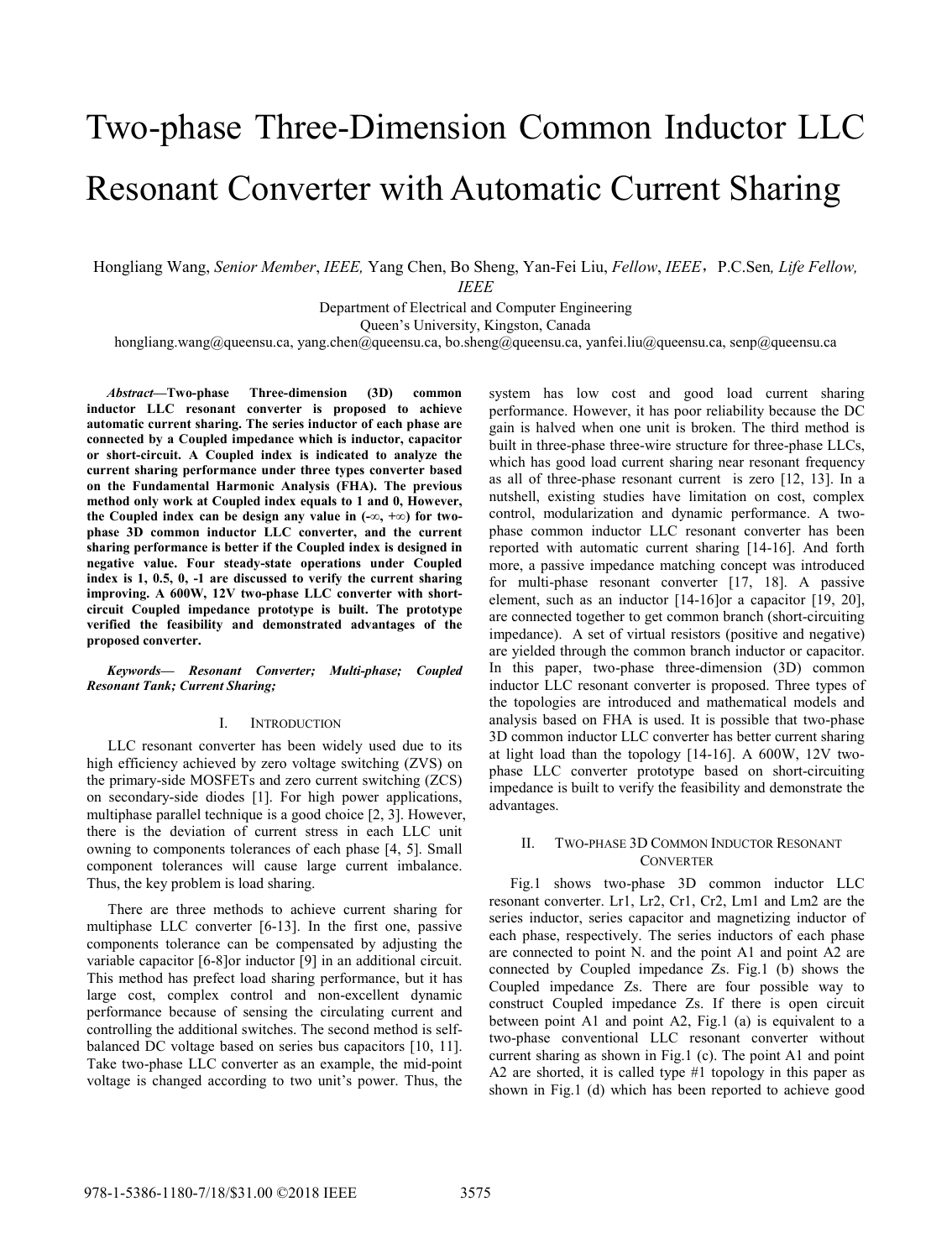current sharing[14-16]. Zs=0. Once Coupled impedance Zs is instead of an extra inductor Ls, the topology from Fig.1 (a) is called type #2 one as shown in Fig.1 (e). Similarly, the

Coupled impedance Zs can be instead of an extra capacitor Cs. Type #3 converters as shown in Fig.1 (f) can be derived from Fig.1 (a).



Fig.1 Multi-phase CRT resonant converter

The phase 1 is as the reference. In phase 2, a, b and c is tolerance index of series inductor Lr, series capacitor Cr, and



 $Z_{C_r}$   $Z_{L_m}$ <sup>1</sup> *Rac*<sup>1</sup>  $V_{ir}$  $V_{of}$  $bZ_c$  $Z_{2}$  $cZ_{L_m}$ *Rac*<sup>2</sup> *Z*3 *Z1*  $i_{L2}$ 

magnetizing inductor. The index d describes index of the Coupled inductor, e describes the index of Coupled capacitor.

(a) FHA circuit with ∆-style (b) FHA circuit with Y-style

Fig.2 Equivalent circuit of proposed converter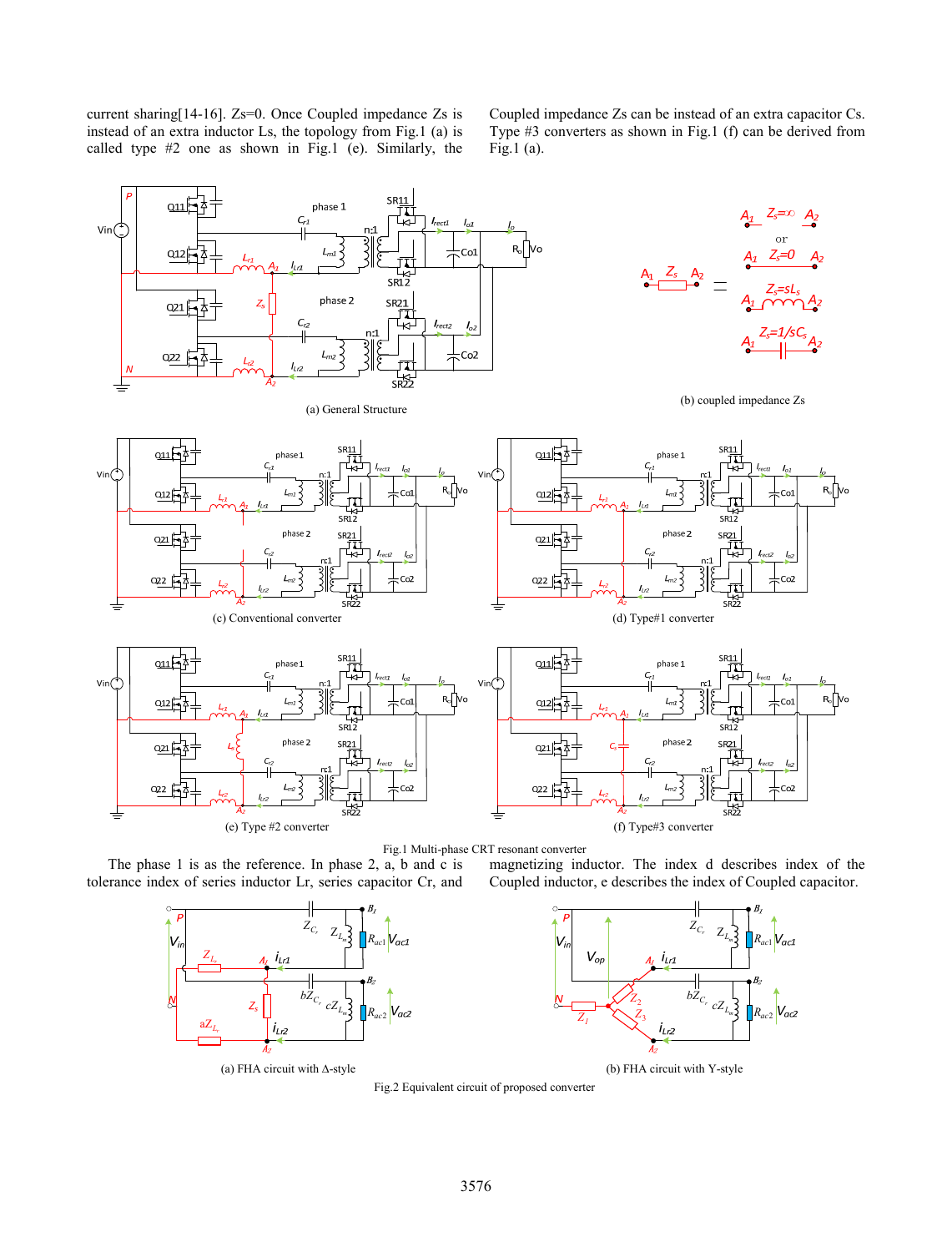$Z_{\text{Lr}}$ ,  $Z_{\text{Cr}}$  and  $Z_{\text{Lm}}$  are impedance of series inductor, series capacitor, and magnetizing inductor, respectively. The parameter is (1).

$$
\begin{cases}\nL_{r1} = L_r, & L_{r2} = aL_r \\
C_{r1} = C_r, & C_{r2} = bC_r \\
L_{m1} = L_m, & L_{m2} = cL_m \\
L_s = dL_r, & C_s = eC_r \\
Z_{L_r} = sL_r, & Z_{C_r} = 1 / sC_r, & Z_{L_m} = sL_m\n\end{cases} (1)
$$

FHA is utility to estimate the current sharing performance. A decoupled method has been reported [15], which can decouple the Coupled resonant tank to decoupled resonant tank based on virtual-open and virtual-short. The total equivalent circuits of two-phase 3D common inductor LLC resonant converter are shown in Fig.2.

The output resistor R is divided into  $R_1$  and  $R_2$ . The values of R1 and R2 are decided by the steady-state load current, considering the output DC voltage Vo is well regulated and same for the two phases. The impedance error k is defined in Eq. (2).

$$
R_1 = \frac{1}{k} R, R_2 = \frac{1}{(1-k)} R, k \in [0,1]
$$
 (2)

The ac loads Rac1 and Rac2 are defined in Eq. (3).

$$
R_{ac1} = \frac{8n^2}{\pi^2} R_1, R_{ac2} = \frac{8n^2}{\pi^2} R_2
$$
 (3)

Fig.2 (b) is another circuit from Fig.2 (a) from ∆-style to Y-style. Three impedances Z1, Z2 and Z3 are (4).

$$
\begin{cases}\nZ_1 = \frac{aZ_{1x}^2}{(1+a)Z_{1x} + Z_s} \\
Z_2 = \frac{Z_{1x}Z_s}{(1+a)Z_{1x} + Z_s} \\
Z_3 = \frac{aZ_{1x}Z_s}{(1+a)Z_{1x} + Z_s} = aZ_2\n\end{cases}
$$
\n(4)

The equivalent Coupled impedance Z2 and Z3 are defined as (5)

$$
\begin{cases}\nZ_2 = gL_r s \\
Z_3 = agL_r s\n\end{cases}
$$
\n(5)

Where coupled index g can be calculated in (6).

$$
g = \begin{pmatrix} l & Con. \\ 0 & Type \# I \\ g(d) = \frac{d}{l+a+d} & Type \# 2 \\ g(e) = \frac{l}{l-(l+a)eL_rC_r\omega^2} \approx \frac{l}{l-(l+a)e} & Type \# 3 \end{pmatrix}
$$
 (6)

Fig.3 shows the coupled index g range of proposed converter. Coupled index g=1 means two phases are independent. There is no current sharing. Type #1 topology in Fig.2 (b) operates if g=0. For Type #2 topology in Fig.2 (c), g (d) increases from 0 to 1with parameter d changed from 0 to  $\infty$ . Thus, conventional converter and type #1 converter are made as the special example of type #2 converter at  $d=0$ , and  $d=\infty$ . Similarly, g (e) can be positive or negative under different e from (6), such as  $g<0$  or  $g\geq1$ , Thus, Type #3 converter can achieve attractive performance under different design. Further analysis will be provided in next part. Four operations under  $H_1$ ,  $H_2$ ,  $H_3$  and  $H_4$  will be discussed. H5 point doesn't be discussed in this paper. It is noted that coupled index g of proposed converter can be covered from -∞ to +∞ under required design.



Fig. 3 Coupled index g range of proposed converter

# III. MATHEMATIC MODEL AND CURRENT SHARING ANALYSIS

As the output side of each phase arc connected together, there is same voltage gain of each phase. The load index k can be calculated.

$$
Ak2 + Bk + C = 0
$$
 (7)  
The coefficient is shown in following

$$
\begin{cases}\nA = (cL_m\omega - abcgL_rL_mC_r\omega^3)^2 - b^2c^2(L_m\omega - gL_rL_mC_r\omega^3)^2 \\
B = -2(cL_m\omega - abcgL_rL_mC_r\omega^3)^2k \\
C = (R_{ac} - bcR_{ac}L_mC_r\omega^2 - abgR_{ac}L_rC_r\omega^2)^2 \\
+ (cL_m\omega - abcgL_rL_mC_r\omega^3)^2 \\
-b^2c^2(R_{ac} - R_{ac}L_mC_r\omega^2 - gR_{ac}L_rC_r\omega^2)^2\n\end{cases} (8)
$$

The load current sharing error is defined as follows

$$
\sigma = abs(1-2k) \tag{9}
$$

The resonant current sharing error is defined in (10), where  $rms(i<sub>Lr1</sub>)$ ,  $rms(i<sub>Lr2</sub>)$  are the root mean square (RMS) value of resonant current *iLr1* and *iLr2*.

$$
\sigma_{\text{Resonant}} = abs(\frac{rms(i_{Lr1}) - rms(i_{Lr2})}{rms(i_{Lr1}) + rms(i_{Lr2})})
$$
(10)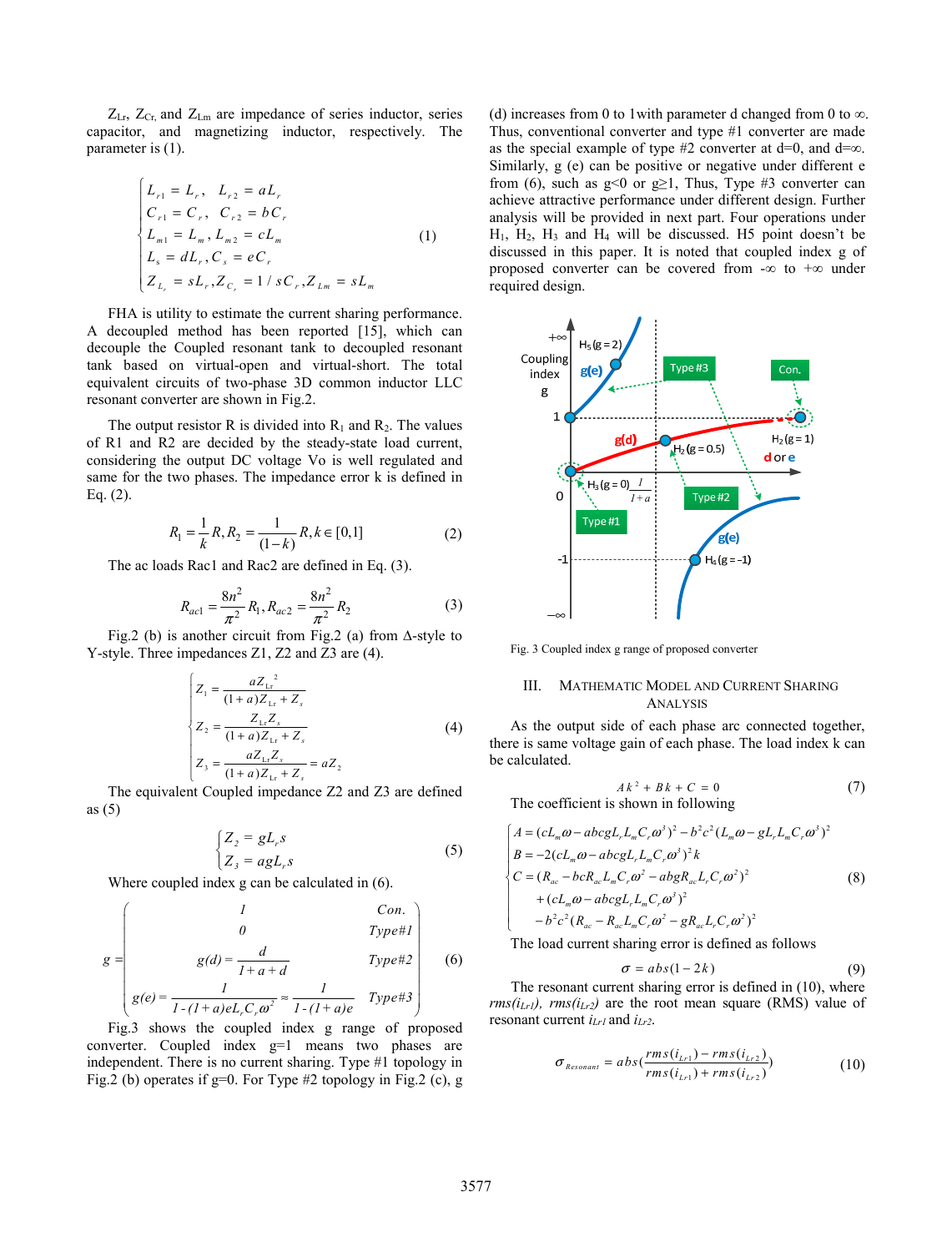Tab.1 shows the nominal parameter value. The series inductors of each phase are parallel by coupling impedance. The influence of tolerance of series inductor is limited. Thus, a =1 is calculated the current sharing error under different b and c. 5% component tolerance is consider to analyze the current sharing error.

| Input voltage              | $340V - 400V$        |
|----------------------------|----------------------|
| Resonant inductor $L_r$    | $29 \mu H$           |
| Resonant capacitor $C_r$   | $12$ nF              |
| Magnetizing inductor $L_m$ | 95 µH                |
| Transformer ratio $n$      | 20                   |
| Resonant frequency $f_r$   | 270 kHz              |
| Output voltage $V_o$       | 12V (rated voltage)  |
| Total output load $P_a$    | full load power 600W |
|                            | half load power 300W |

Tab.1 Nominal parameter value

Fig.5 shows current sharing error with Coupled index g changing. In Fig.5 (a),  $a=1$ ,  $b=1.05$  and  $c=1.05$ . The current sharing error decreases with Coupled index g decrease. The error is reduced from 28% to 5% at half load if g is changed from 0 (Type #1 converter) to -1 (Type #3 converters). Type #3 has better current sharing performance than type #1 and type #2 converters. Forth more, the good current sharing can also achieved at light load. Fig.5 (b) shows the current sharing error under  $a=1$ ,  $b=1.05$  and  $c=0.95$ . From Fig.5, the worst case is that  $a=1$ ,  $b=1.05$  and  $c=1.05$ .



Fig.6 shows the current sharing error with different load current. It is obvious that the current sharing performance at light load is improved when the Coupled index g decreases from  $1\rightarrow 0.5 \rightarrow 0 \rightarrow -1$ .

In Fig.6 (a),  $g=1$ , the tolerances of resonant inductance and resonant capacitor is larger than 1, the resonant frequency of phase 2 is deviated the one of phase 1, Thus, there is large current sharing error. When the total load current is smaller than 34A, only phase 2 provides the total load power, and the load current sharing error is 100%. Load current of phase 1 is 36A when total load current is 50A.

In Fig.6 (b),  $g=0.5$ , the tolerances of resonant inductance and resonant capacitor is larger than 1, the resonant frequency of phase 2 is deviated the one of phase 1, Thus, there is large current sharing error. When the total load current is smaller than 20A, only phase 2 provides the total load power, and the load current sharing error is 100%. Load current of phase 1 is 28A when total load current is 50A.

In Fig.6 (c), g=0, the tolerances of resonant inductance and resonant capacitor is larger than 1, the resonant frequency of phase 2 is deviated the one of phase 1, Thus, there is large current sharing error. When the total load current is smaller than 14A, only phase 2 provides the total load power, and the load current sharing error is 100%. Load current of phase 1 is 26.5A when total load current is 50A.

In Fig.6 (d),  $g=-1$ , the tolerances of resonant inductance and resonant capacitor is larger than 1, the resonant frequency of phase 2 is deviated the one of phase 1, Thus, there is large current sharing error. When the total load current is smaller than 6A, only phase 2 provides the total load power, and the load current sharing error is 100%. Load current of phase 1 is 25A when total load current is 50A. Good current sharing performance can be achieved.

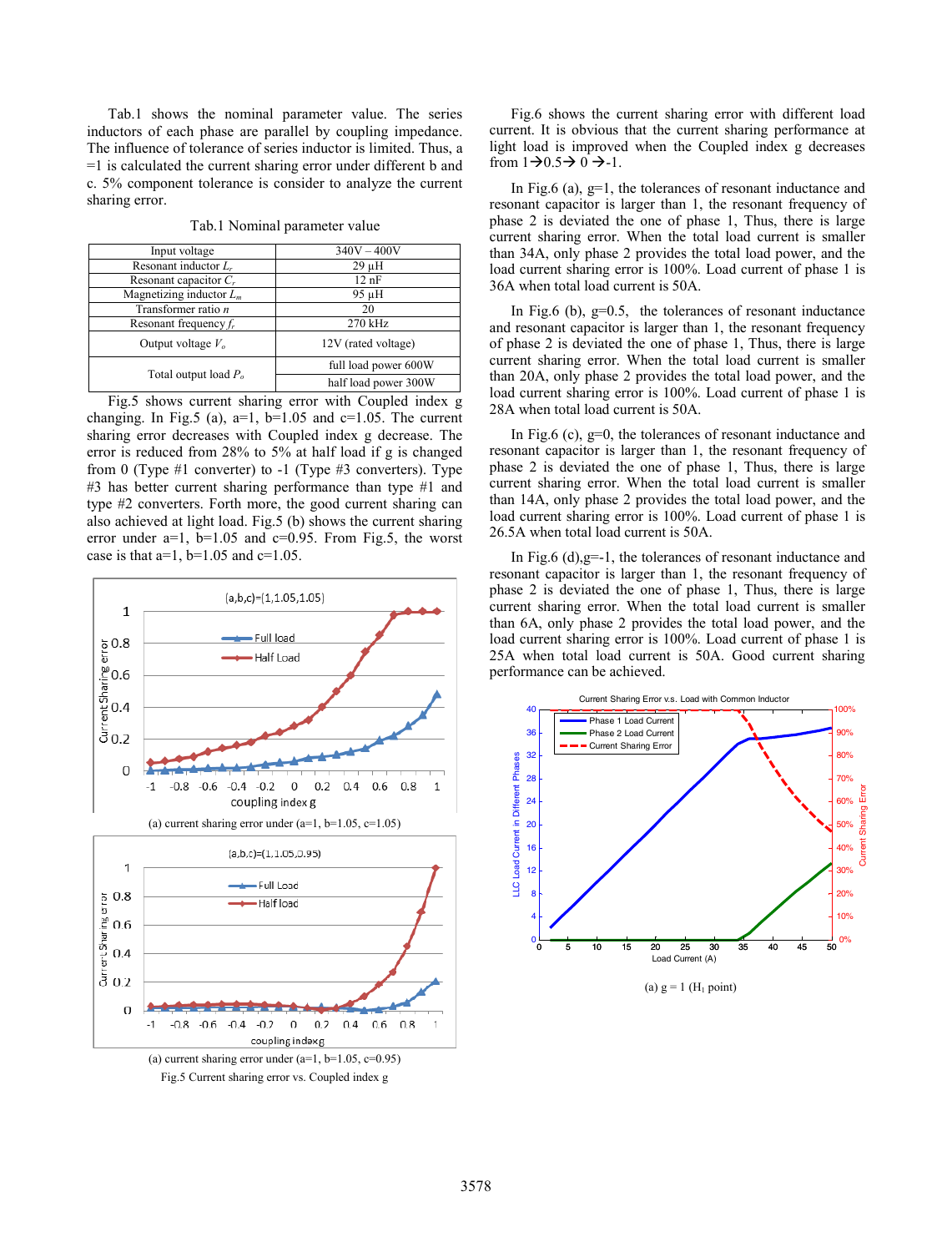

Fig.6 load current of each phase and current sharing error vs. total load current under a=1, b=1.05, c=1.05

#### IV. PSIM SIMULATION RESULTS

Further to verify and compare the current sharing performance, in this section, PSIM simulation results under full power and half power will be provided.

Fig.7 shows the load current of each phase at full power under different coupled index g. In Fig.7  $(a)$ ,  $g=1$ , only phase one provides the total power. In Fig.7 (b), g=0.5, the average current of phase one, phase two is 24A, 26A, good current sharing performance can be achieved. The average current of each phase is 24.7A and 25.3A during g=0 as shown in Fig.7 (c). In Fig. (d), the average current of each phase is 25.2A and 24.8A. Thus, the best current sharing performance is achieved when  $g = -1$ .



Fig.7 Simulation Waveform at different coupled index g under full power

Fig.8 shows the load current of each phase at half power under different coupled index g. In Fig.8 (a),  $g=1$ , only phase one provides the total power. In Fig.8 (b),  $g=0.5$ , the average current of phase one, phase two is  $12.2A$ ,  $12.8A$ , good current sharing performance can be achieved. The average current of each phase is 12.6A and 12.4A during  $g=0$  (Fig.1 (d)) as shown in Fig.7 (c). In Fig. (d), the average current of each phase is 12.55A and 12.45A. Thus, the best current sharing performance is achieved when g=-1.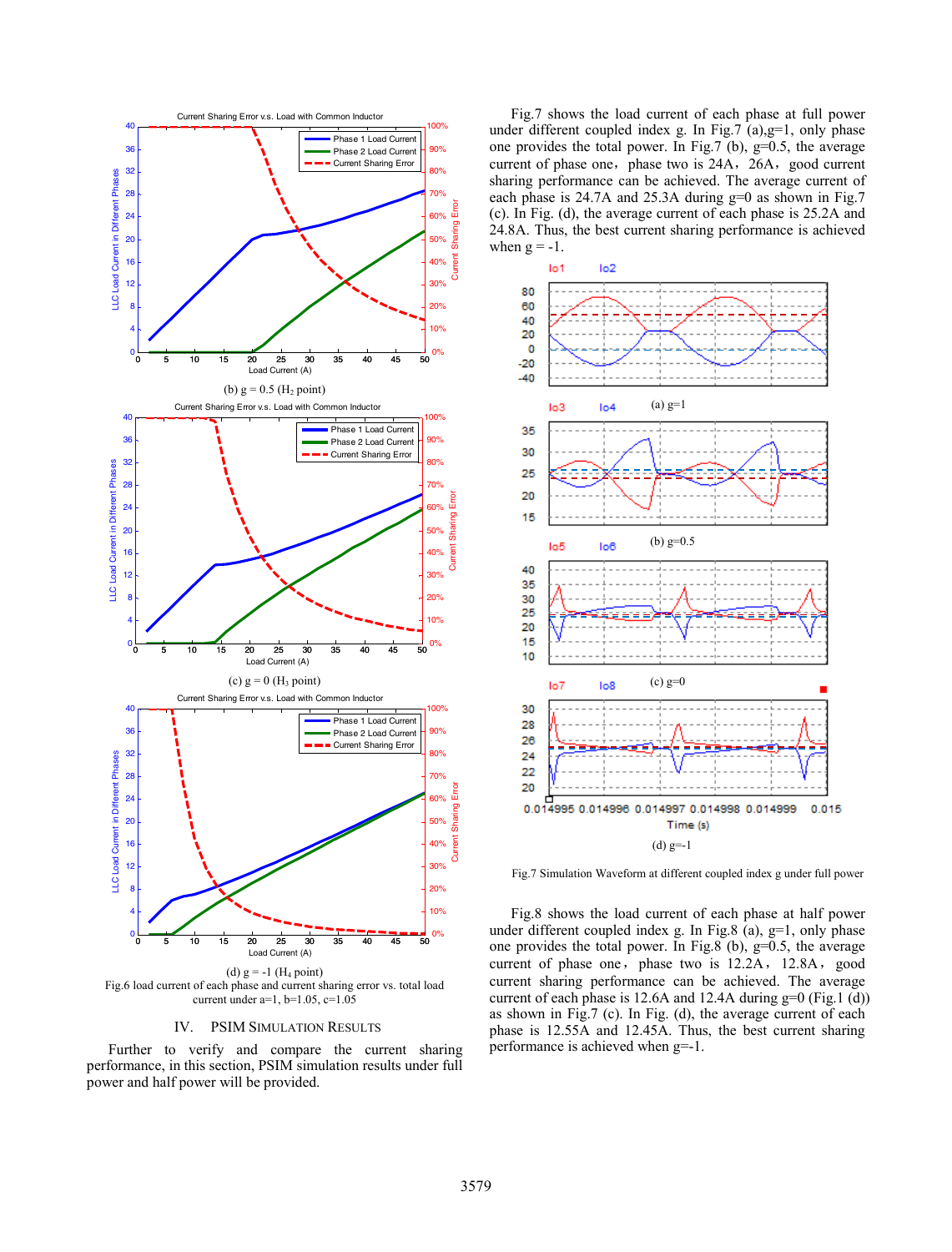

Fig.7 Simulation Waveform at different coupled index g under half power

Fig.8 shows the current sharing error under different load current. There is best current sharing performance during g=-1.



Fig.8 Current shairng error under load current at different g

# V. EXPERIMENTAL RESULTS

To demonstrate the advantages of the proposed method, the 600W two-phase LLC converter prototype using common capacitor current sharing technology is built and tested. The prototype parameters are listed in Tab. 2.

| Tab.2 Prototype parameters |                                      |
|----------------------------|--------------------------------------|
| Switching frequency        | 180kHz-300kHZ                        |
| Input Voltage              | 340V-400V                            |
| Output Voltage             | 12V                                  |
| <b>Output Power</b>        | $300W \times 2$                      |
| Transformer Ratio n        | 20:1                                 |
| <b>Output Capacitance</b>  | $1790 \mu F$                         |
| Series Capacitance(Cr)     | $12nF + 5%$                          |
| Resonant Inductance(Lr)    | $22.5\mu H(Phase1)$                  |
|                            | 24.5µH(Phase2)                       |
| Leakage Inductance(Le)     | $6\mu$ H(Phase1) 6.5 $\mu$ H(Phase2) |
| Magnetizing Inductance(Lm) | 95μH(Phase1) 92μH(Phase2)            |

Fig.9 shows the experiment waveform of two-phase conventional and type #1 LLC converter. Channel 1 is the output voltage. Channel 3, channel 4 are the resonant current of two phases. In Fig.9 (a), the resonant current iLr1 is almost triangulate waveform, which means phase one almost doesn't provide the power for output load. Fig.9 (b) shows the experiment waveform of two-phase type #1 LLC converter. The resonant current iLr1 and iL2 is almost same, which means that the load current is shared by two phases.



(b) Steady state at 600W load in Fig.1 (d) Fig.9 Experimental Waveform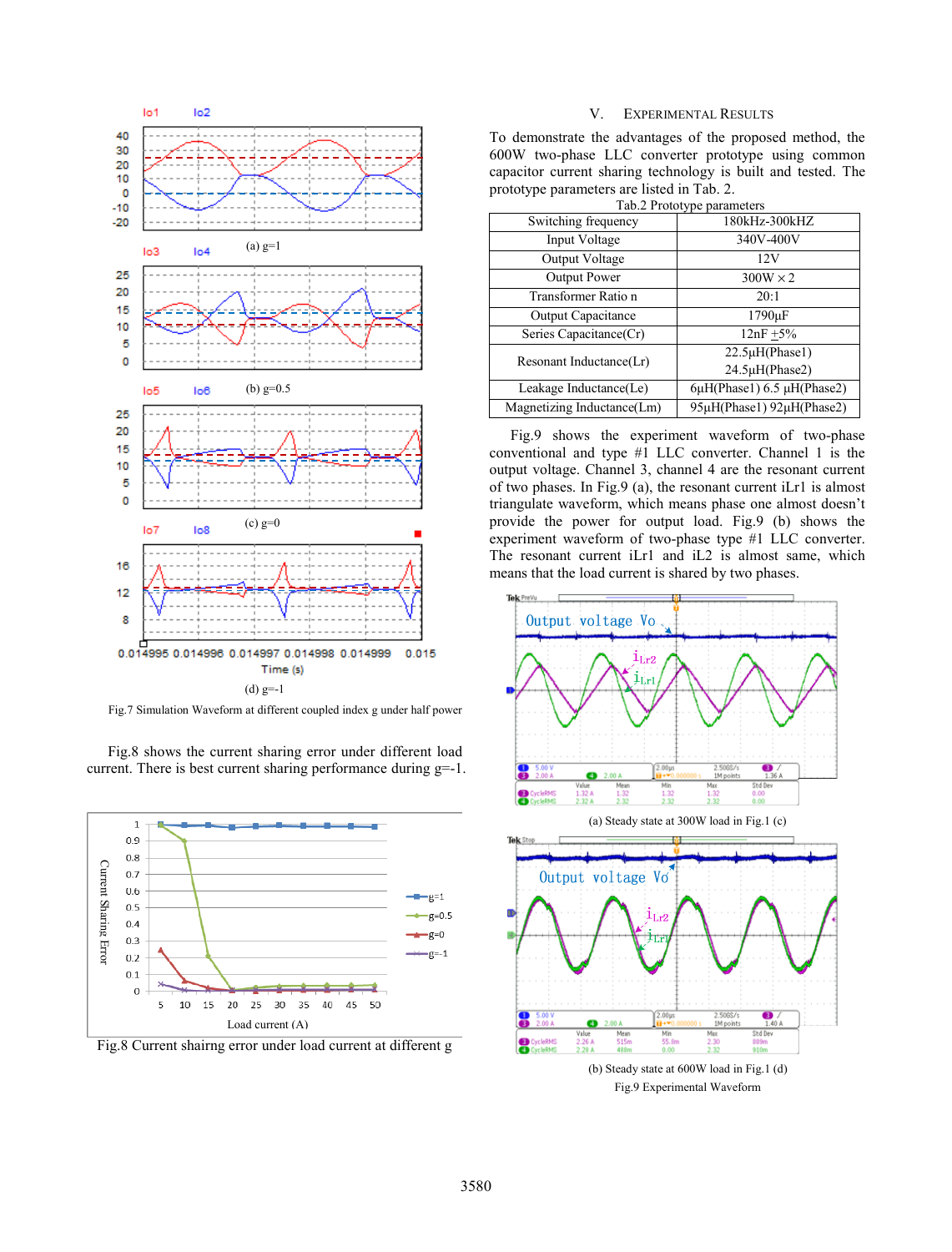To show the current sharing performance, the resonant current and resonant current sharing error are shown in Fig.10 for both conventional and type#1 LLC resonant converter.

The resonant current sharing error increases from 10% to 28% for load power from 5A to 25A for conventional two phase LLC converter in Fig.10 (a). The resonant current sharing error is reduced from 2.3% to 0.44% for the proposed current sharing method when load power changes from 5A to 50A in Fig.10 (b). The resonant current sharing error can be significantly reduced using the proposed method. Good current sharing performance can be achieved based on common inductor two-phase LLC converter.





(b) Type #1 converter in Fig.1 (d)

Fig.10 Resonant current sharing error with different topologies

### VI. CONCLUSION

A new, two-phase 3D common inductor LLC resonant converter has been proposed. There are three type topologies. A coupling index is indicated to estimate current sharing performance under different topology. Mathematic analysis shows that there is better current sharing performance if the coupling index is designed to negative value. Thus, type #3 converter is the best one of three proposed topologies. A twophase LLC converter prototype with 300W per phase is built using the conventional method and type #1 method. The experiment results show that the current sharing error has been reduced significantly.

# References

- [1] B. Yang, "Topology Investigation for Front End DC/DC Power Conversion for Distributed Power System,," Virginia Polytechnic Institute and Stage University, 2003.
- [2] Y. Zhang, D. Xu, M. Chen, Y. Han, and Z. Du, "LLC resonant converter for 48 V to 0.9 V VRM," in *Power Electronics Specialists Conference, 2004. PESC 04. 2004 IEEE 35th Annual*, 2004, pp. 1848- 1854 Vol.3.
- [3] L. Bing, L. Wenduo, L. Yan, F. C. Lee, and J. D. v. Wyk, "Optimal design methodology for LLC resonant converter," in *Twenty-First Annual IEEE Applied Power Electronics Conference and Exposition, 2006. APEC '06.*, 2006, p. 6 pp.
- [4] D. Fu, B. Lu, and F. C. Lee, "1MHz High Efficiency LLC Resonant Converters with Synchronous Rectifier," in *2007 IEEE Power Electronics Specialists Conference*, 2007, pp. 2404-2410.
- [5] S. D. Simone, C. Adragna, C. Spini, and G. Gattavari, "Design-oriented steady-state analysis of LLC resonant converters based on FHA," in *International Symposium on Power Electronics, Electrical Drives, Automation and Motion, 2006. SPEEDAM 2006.*, 2006, pp. 200-207.
- [6] Z. Hu, Y. Qiu, L. Wang, and Y.-F. Liu, "An Interleaved LLC Resonant Converter Operating at Constant Switching Frequency," *Power Electronics, IEEE Transactions on,* vol. 29, pp. 2931-2943, 2014.
- [7] Z. Hu, Y. Qiu, Y.-F. Liu, and P. C. Sen, "A Control Strategy and Design Method for Interleaved LLC Converters Operating at Variable Switching Frequency," *Power Electronics, IEEE Transactions on,* vol. 29, pp. 4426-4437, 2014.
- [8] Z. Hu, Y. Qiu, L. Wang, and Y.-F. Liu, "An interleaved LLC resonant converter operating at constant switching frequency," in *Energy Conversion Congress and Exposition (ECCE), 2012 IEEE*, 2012, pp. 3541-3548.
- [9] E. Orietti, P. Mattavelli, G. Spiazzi, C. Adragna, and G. Gattavari, "Two-phase interleaved LLC resonant converter with currentcontrolled inductor," in *Power Electronics Conference, 2009. COBEP '09. Brazilian*, 2009, pp. 298-304.
- [10] B. C. Kim, K. B. Park, C. E. Kim, and G. W. Moon, "Load sharing characteristic of two-phase interleaved LLC resonant converter with parallel and series input structure," in *Energy Conversion Congress and Exposition, 2009. ECCE 2009. IEEE*, 2009, pp. 750-753.
- [11] F. Jin, F. Liu, X. Ruan, and X. Meng, "Multi-phase multi-level LLC resonant converter with low voltage stress on the primary-side switches," in *Energy Conversion Congress and Exposition (ECCE), 2014 IEEE*, 2014, pp. 4704-4710.
- [12] E. Orietti, P. Mattavelli, G. Spiazzi, C. Adragna, and G. Gattavari, "Analysis of multi-phase LLC resonant converters," in *Power Electronics Conference, 2009. COBEP '09. Brazilian*, 2009, pp. 464- 471.
- [13] E. Orietti, P. Mattavelli, G. Spiazzi, C. Adragna, and G. Gattavari, "Current sharing in three-phase LLC interleaved resonant converter," in *Energy Conversion Congress and Exposition, 2009. ECCE 2009. IEEE*, 2009, pp. 1145-1152.
- [14] H. Wang, Y. Chen, and Y. F. Liu, "A passive-impedance-matching concept for multiphase resonant converter," in *2016 IEEE Applied Power Electronics Conference and Exposition (APEC)*, 2016, pp. 2304-2311.